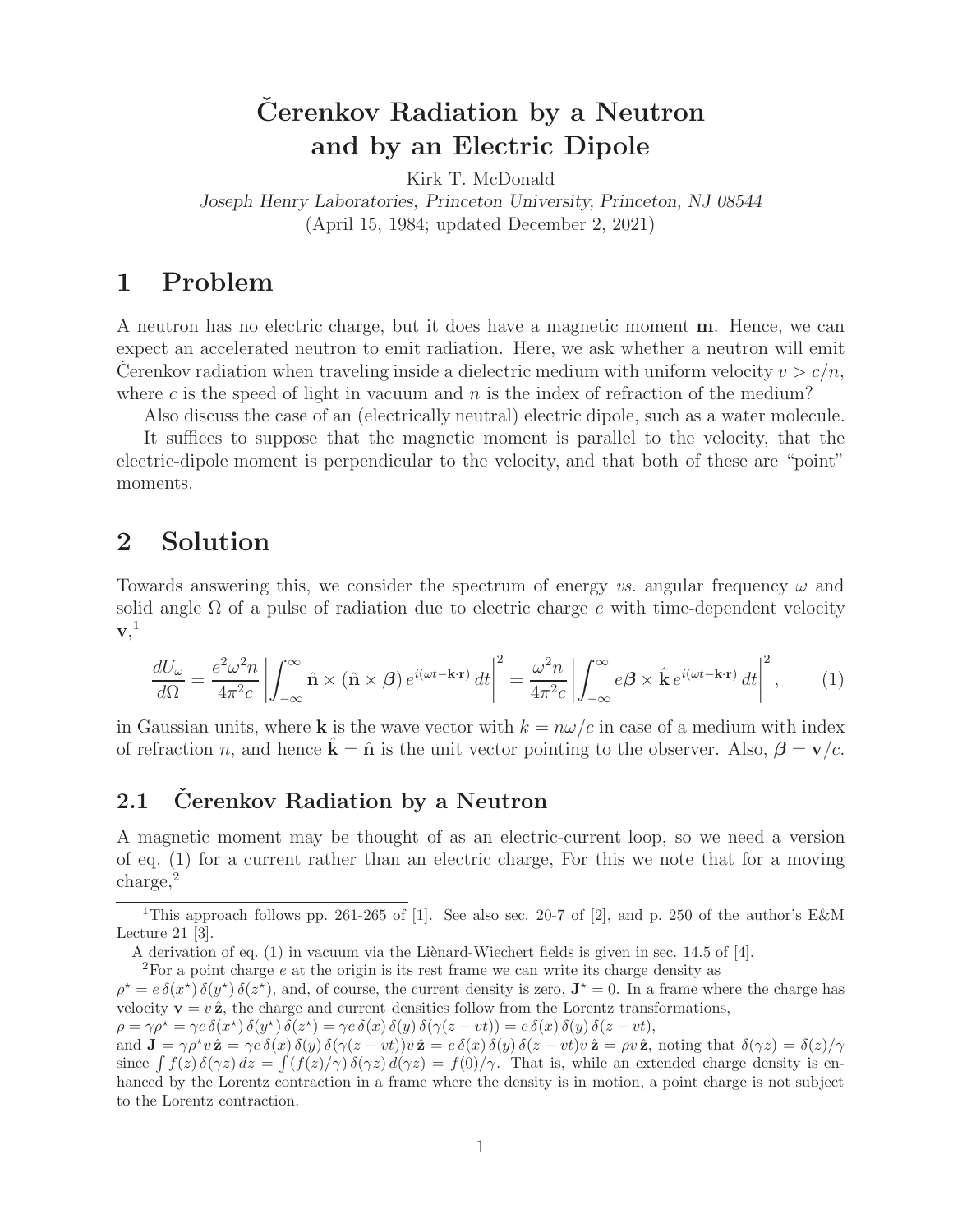$$
e \beta \to \frac{\mathbf{J}}{c} d\text{Vol},\tag{2}
$$

and hence,<sup>3</sup>

$$
\frac{dU_{\omega}}{d\Omega} = \frac{\omega^2 n}{4\pi^2 c^3} \left| \int \int \mathbf{J} \times \hat{\mathbf{k}} e^{i(\omega t - \mathbf{k} \cdot \mathbf{r})} dt d\text{Vol} \right|^2.
$$
 (3)

For a neutron moving with its magnetic moment **m** parallel to its uniform velocity  $v \hat{z}$  in a medium of index of refraction n, we use eq. (3), taking the current density to be,<sup>4</sup>

$$
\mathbf{J} = c\mathbf{\nabla} \times \mathbf{m} = c\mathbf{\nabla} \times m_0 \,\hat{\mathbf{z}} \,\delta(x) \,\delta(y) \,\delta(z - vt). \tag{4}
$$

Hence, from eq. (3),

$$
\frac{dU_{\omega}}{d\Omega} = \frac{\omega^2 n}{4\pi^2 c} \left| \int \int (\mathbf{\nabla} \times \mathbf{m}) \times \hat{\mathbf{k}} e^{i(\omega t - \mathbf{k} \cdot \mathbf{r})} dt d\text{Vol} \right|^2
$$
  
\n
$$
= \frac{\omega^2 n}{4\pi^2 c} \left| - \int \int (-i\mathbf{k} \times \mathbf{m}) \times \hat{\mathbf{k}} e^{i(\omega t - \mathbf{k} \cdot \mathbf{r})} dt d\text{Vol} \right|^2
$$
  
\n
$$
= \frac{\omega^2 k^2 n}{4\pi^2 c} \left| \int \int (\hat{\mathbf{k}} \times \mathbf{m}) \times \hat{\mathbf{k}} e^{i(\omega t - \mathbf{k} \cdot \mathbf{r})} dt d\text{Vol} \right|^2
$$
  
\n
$$
= \frac{\omega^2 k^2 n}{4\pi^2 c} \left| \int \int m_0 \sin \theta \, \delta(x) \, \delta(y) \, \delta(z - vt) e^{i(\omega t - \mathbf{k} \cdot \mathbf{r})} dt d\text{Vol} \right|^2
$$
  
\n
$$
= \frac{\omega^2 k^2 n m_0^2 \sin^2 \theta}{4\pi^2 c} \left| \int e^{i\omega t (1 - (nv/c) \cos \theta)} dt \right|^2,
$$
 (5)

where the second line follows from the first via integration by parts with respect to volume, while in the fifth line we note the  $k = n\omega/c$  for waves in a medium of index n, and we take  $\theta$  as the angle between  $\hat{\mathbf{n}}$  and the *z*-axis.

The remaining integral is the same as in an intermediate step of the computation for Cerenkov radiation by electric charge e with velocity  $\mathbf{v} = v \hat{\mathbf{z}}$ , as on the top of p. 251 of [3], where the prefactor is  $e^2 \omega^2 n v^2 \sin^2 \theta / 4 \pi^2 c^3$ . Hence,

$$
\frac{dU_{\omega}/d\Omega|_{\text{moving neutron}}}{dU_{\omega}/d\Omega|_{\text{moving charge }e}} = \frac{c^2}{v^2} \frac{k^2 m_0^2}{e^2} = \frac{c^2}{v^2} \frac{m_0^2}{e^2 \lambda^2}.
$$
\n(6)

Since  $m_{\text{neutron}} \approx e\hbar/Mc = e\lambda_{\text{neutron}}$ , where  $\lambda_{\text{neutron}}$  is the Compton wavelength of the neutron, the ratio is approximately  $\lambda_{\text{neutron}}^2/\lambda^2$  for the Cerenkov radiation at reduced wavelength  $\lambda = \lambda/2\pi = 1/k$ . That is, Čerenkov radiation by a neutron is an extremely weak effect.<sup>5</sup>

<sup>&</sup>lt;sup>3</sup>Equation (3) also follows from p. 182 of the author's R&M Lecture 15 [5], since  $|\hat{\mathbf{n}} \times (\hat{\mathbf{n}} \times \mathbf{J})| = |\mathbf{J} \times \hat{\mathbf{k}}|$ .<br><sup>4</sup>If the magnetic moment has a component perpendicular to its velocity, then it appears to

electric-dipole moment as well (as reviewed in the Appendix), which also contributes to Cerenkov radiation. This contribution is different for a magnetic moment due to electric currents and one due to opposite magnetic charges (monopoles).

The earliest computations of Čerenkov radiation by neutrons (Frank, 1942) assumed the latter, while it is now believed that the former assumption is more appropriate. See, for example, [6].

 ${}^{5}$ For another exotic Čerenkov effect, involving "light bullets", see [7].

The author has made an experimental demonstration of the interference between Cerenkov radiation and synchrotron radiation by a relativistic electron moving on a circular path in a gas [8].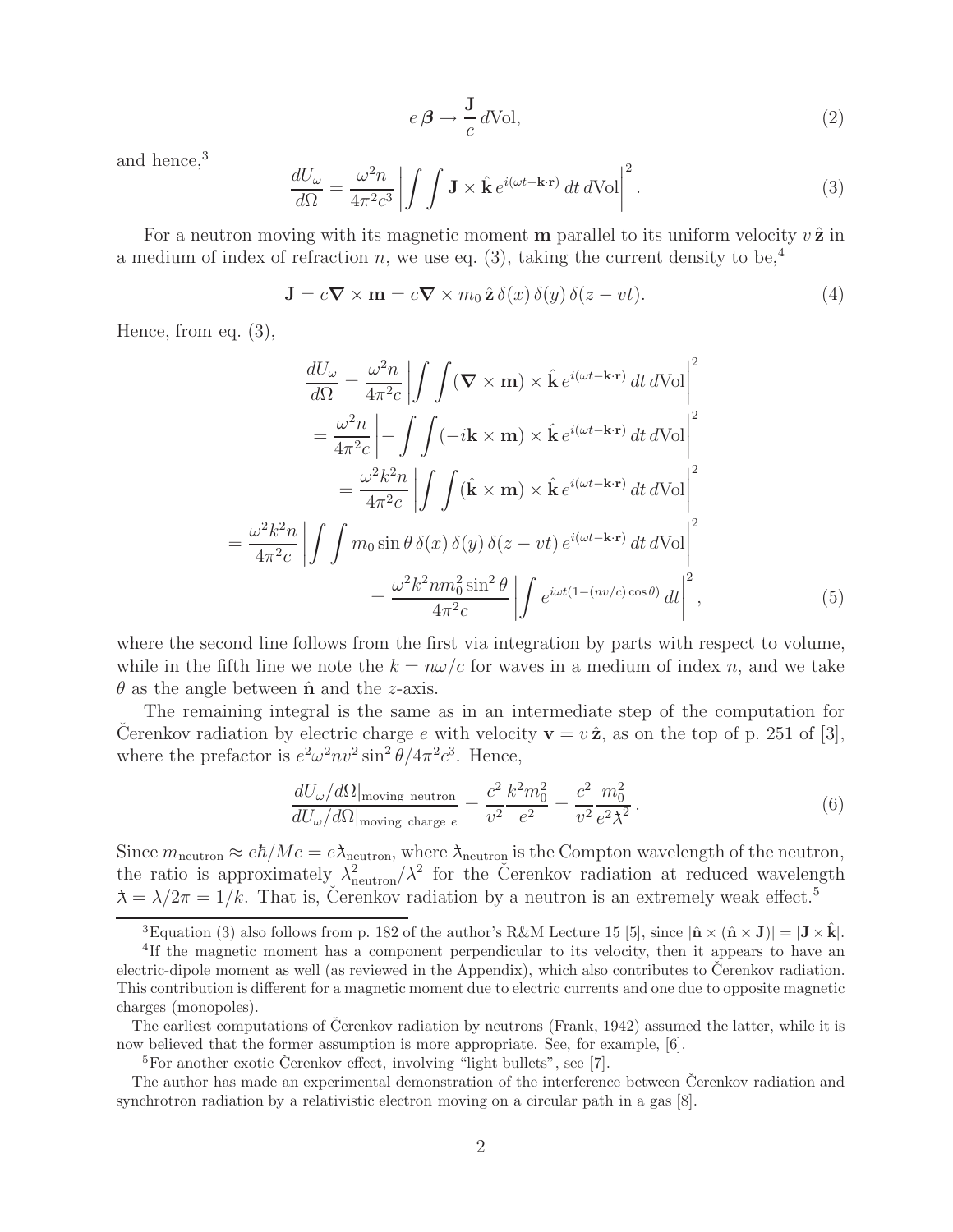#### **2.2 Cerenkov Radiation by a Point Electric Dipole**

We now consider an electrically neutral particle with electric-dipole moment  $\mathbf{p}_0$  in its rest frame, and zero magnetic moment there. For simplicity, we also suppose  $p_0$  to be perpendicular to the lab-frame velocity **v**, where  $v > c/n$  in the medium of index of refraction n. Then, from eq. (19) of the Appendix, the lab-frame current density is,

$$
\mathbf{J} = -\mathbf{v} \left( \mathbf{p}_0 \cdot \mathbf{\nabla} \right) \delta(x) \delta(y) \delta(z - vt) = \rho \mathbf{v},\tag{7}
$$

and the frequency-angle spectrum of the radiation is given by,

$$
\frac{dU_{\omega}}{d\Omega} = \frac{\omega^2 n}{4\pi c^3} \left| \int \int \mathbf{J} \times \hat{\mathbf{k}} e^{i(\omega t - \mathbf{k} \cdot \mathbf{r})} dt d\text{Vol} \right|^2
$$

$$
= \frac{\omega^2 n}{4\pi^2 c^3} \left| \int \int \mathbf{v} \times \hat{\mathbf{k}} e^{i(\omega t - \mathbf{k} \cdot \mathbf{r})} (\mathbf{p}_0 \cdot \nabla) \delta(x) \delta(y) \delta(z - vt) dt d\text{Vol} \right|^2
$$

$$
= \frac{\omega^2 n}{4\pi^2 c^3} \left| - \int \int \mathbf{v} \times \hat{\mathbf{k}} e^{i(\omega t - \mathbf{k} \cdot \mathbf{r})} (\mathbf{p}_0 \cdot -i\mathbf{k}) \delta(x) \delta(y) \delta(z - vt) dt d\text{Vol} \right|^2
$$

$$
= \frac{\omega^2 k^2 n p_0^2 v^2 \sin^4 \theta}{4\pi^2 c^3} \left| \int \delta(x) \delta(y) \delta(z - vt) e^{i(\omega t - \mathbf{k} \cdot \mathbf{r})} dt d\text{Vol} \right|^2
$$

$$
= \frac{\omega^2 k^2 n p_0^2 v^2 \sin^4 \theta}{4\pi^2 c^3} \left| \int e^{i\omega t (1 - (nv/c) \cos \theta)} dt \right|^2,
$$
(8)

where the third line follows from the second via integration by parts with respect to volume, and we take  $\theta$  as the angle between  $\hat{\mathbf{n}}$  and the *z*-axis.

The remaining integral is the same as in an intermediate step of the computation for Cerenkov radiation by electric charge e with velocity  $\mathbf{v} = v \hat{\mathbf{z}}$ , as on the top of p. 251 of [3], where the prefactor is  $e^2 \omega^2 n v^2 \sin^2 \theta / 4\pi^2 c^3$ . Hence,

$$
\frac{dU_{\omega}/d\Omega|_{\text{electric dipole}}}{dU_{\omega}/d\Omega|_{\text{charge }e}} = \frac{k^2 p_0^2 \sin^2 \theta}{e^2} < \frac{p_0^2}{e^2 \lambda^2},\tag{9}
$$

where the Cerenkov angle  $\theta$  is related by  $\cos \theta = c/nv$ .

The electric dipole **p**<sub>0</sub> might be that of an atom, in which case  $p_0 \approx eR_{\text{Bohr}}$ , where the Bohr radius is  $R_{\text{Bohr}} \approx 5 \times 10^{-11}$  m, and the ratio (9) would be  $\approx (R_{\text{Bohr}}/\lambda)^2 \approx 2 \times 10^{-7}$  for  $\lambda = 600$  nm, *i.e.*,  $\lambda \approx 10^{-7}$  m. While the Cerenkov radiation by such an electric dipole is strong compare to that of a neutron, it is very weak compared to that of an electron.

## **A Appendix: Charge and Current Densities for Point Dipoles**  $p_0$  **and**  $m_0$

As reviewed in [9], the Lorentz transformation of electric and magnetic polarization densities, **P** and **M**, from their rest frame (the  $\star$  frame) to a frame in which they have velocity **v** is,

$$
\mathbf{P} = \gamma \left( \mathbf{P}^{\star} + \frac{\mathbf{v}}{c} \times \mathbf{M}^{\star} \right) - (\gamma - 1)(\hat{\mathbf{v}} \cdot \mathbf{P}^{\star}) \hat{\mathbf{v}}, \tag{10}
$$

$$
\mathbf{M} = \gamma \left( \mathbf{M}^{\star} - \frac{\mathbf{v}}{c} \times \mathbf{P}^{\star} \right) - (\gamma - 1)(\hat{\mathbf{v}} \cdot \mathbf{P}^{\star}) \hat{\mathbf{v}}, \tag{11}
$$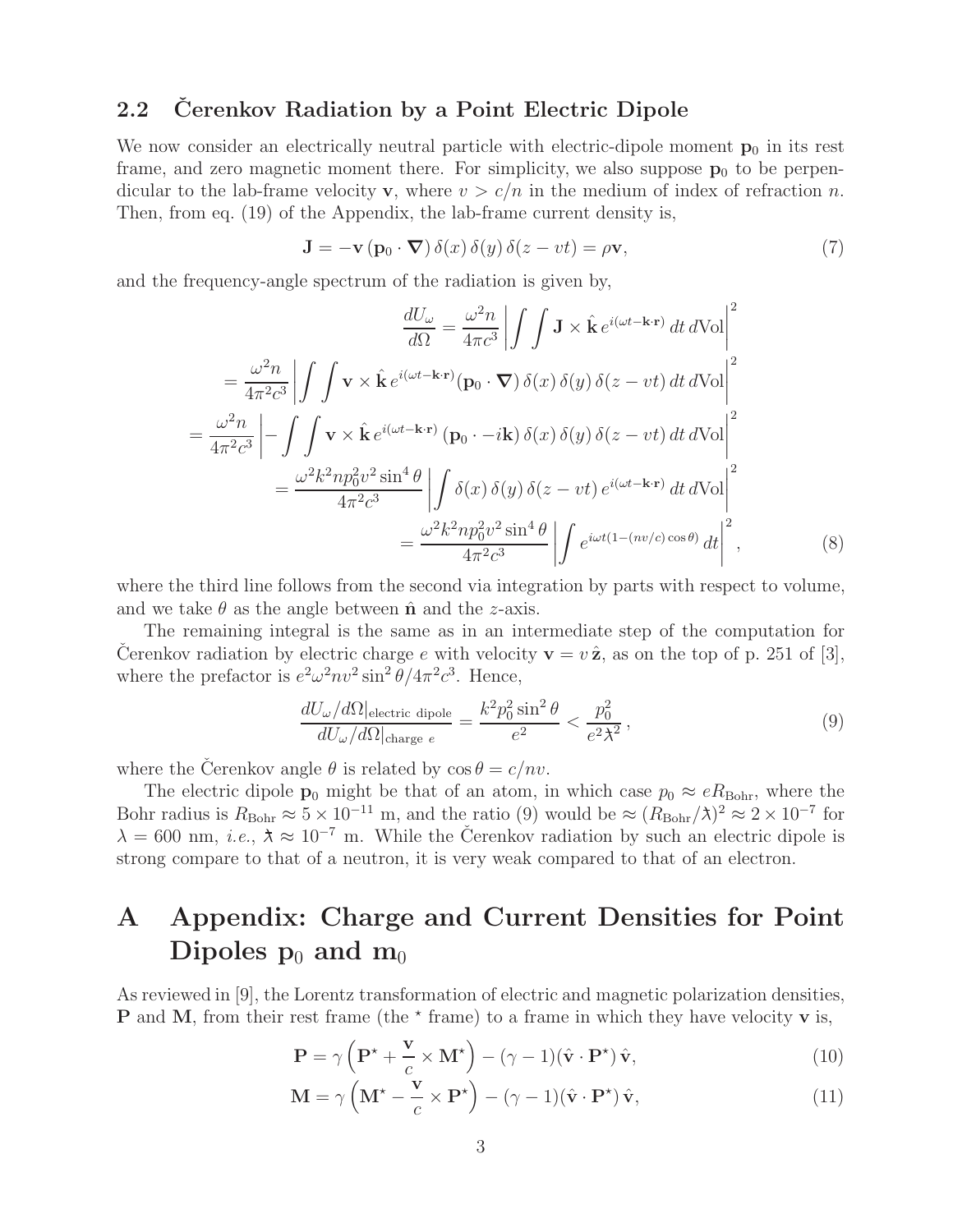where c is the speed of light and  $\gamma = 1/\sqrt{1 - v^2/c^2}$ .

For a "point" particle at the origin in its rest frame, with rest-frame electric and magnetic dipole moments  $\mathbf{p}_0$  and  $\mathbf{m}_0$ , we write its electric and magnetic polarization densities as,

$$
\mathbf{P}^{\star} = \mathbf{p}_0 \, \delta^3 \mathbf{r}^{\star}, \qquad \text{and} \qquad \mathbf{M}^{\star} = \mathbf{m}_0 \, \delta^3 \mathbf{r}^{\star}, \tag{12}
$$

and the associated rest-frame charge and current densities as,

$$
\rho^* = -\nabla^* \cdot \mathbf{P}^* = -(\mathbf{p}_0 \cdot \nabla^*) \delta^3 \mathbf{r}^*, \quad \text{and} \quad \mathbf{J}^* = c \nabla^* \times \mathbf{M}^* = -c \mathbf{m}_0 \times \nabla^* \delta^3 \mathbf{r}^*.
$$
 (13)

In a frame where the particle has velocity  $\mathbf{v} = v \hat{\mathbf{z}}$ , the charge and current densities are,

$$
\rho = \gamma \left( \rho^* + (\mathbf{J}^* \cdot \hat{\mathbf{v}}) \frac{\mathbf{v}}{c^2} \right), \qquad \mathbf{J} = \mathbf{J}^* + (\gamma - 1)(\mathbf{J}^* \cdot \hat{\mathbf{v}}) \hat{\mathbf{v}} + \gamma \rho^* \mathbf{v}.
$$
 (14)

We note that the Lorentz transformation of the 4-gradient  $\partial_{\mu} = (\partial_t/c, -\nabla)$  tells us that  $-\partial_x^* = -\partial_x, -\partial_y^* = -\partial_y$  and  $-\partial_z^* = \gamma(-\partial_z - (v/c)\partial_t/c), i.e.,$ 

$$
\nabla^* = \nabla + (\gamma - 1) \hat{\mathbf{v}} (\hat{\mathbf{v}} \cdot \nabla) + \gamma \beta \hat{\mathbf{v}} \frac{\partial}{\partial ct}.
$$
 (15)

Hence, eqs. (13) and (14) combine to give,

$$
\rho = \gamma \left( -\mathbf{p}_0 \cdot \left[ \nabla + (\gamma - 1) \hat{\mathbf{v}} (\hat{\mathbf{v}} \cdot \nabla) + \gamma \beta \hat{\mathbf{v}} \frac{\partial}{\partial ct} \right] \delta(x) \delta(y) \delta(\gamma(z - vt)) \right)
$$

$$
-\frac{\mathbf{v}}{c} \hat{\mathbf{v}} \cdot \mathbf{m}_0 \times \left[ \nabla + (\gamma - 1) \hat{\mathbf{v}} (\hat{\mathbf{v}} \cdot \nabla) + \gamma \beta \hat{\mathbf{v}} \frac{\partial}{\partial ct} \right] \delta(x) \delta(y) \delta(\gamma(z - vt)) \right)
$$

$$
= -\mathbf{p}_0 \cdot \left[ \nabla + (\gamma - 1) \hat{\mathbf{v}} (\hat{\mathbf{v}} \cdot \nabla) + \gamma \beta \hat{\mathbf{v}} \frac{\partial}{\partial ct} \right] \delta(x) \delta(y) \delta(z - vt)
$$

$$
-\frac{\mathbf{v}}{c} \hat{\mathbf{v}} \cdot \mathbf{m}_0 \times \left[ \nabla + (\gamma - 1) \hat{\mathbf{v}} (\hat{\mathbf{v}} \cdot \nabla) + \gamma \beta \hat{\mathbf{v}} \frac{\partial}{\partial ct} \right] \delta(x) \delta(y) \delta(z - vt), \tag{16}
$$

and,

$$
\mathbf{J} = -c \mathbf{m}_0 \times \left[ \nabla + (\gamma - 1) \hat{\mathbf{v}} \left( \hat{\mathbf{v}} \cdot \nabla \right) + \gamma \beta \hat{\mathbf{v}} \frac{\partial}{\partial ct} \right] \delta(x) \delta(y) \delta(\gamma(z - vt))
$$

$$
-(\gamma - 1)c \hat{\mathbf{v}} \left( \hat{\mathbf{v}} \cdot \mathbf{m}_0 \times \left[ \nabla + (\gamma - 1) \hat{\mathbf{v}} \left( \hat{\mathbf{v}} \cdot \nabla \right) + \gamma \beta \hat{\mathbf{v}} \frac{\partial}{\partial ct} \right] \delta(x) \delta(y) \delta(\gamma(z - vt)) \right)
$$

$$
-\gamma \mathbf{v} \left( \mathbf{p}_0 \cdot \left[ \nabla + (\gamma - 1) \hat{\mathbf{v}} \left( \hat{\mathbf{v}} \cdot \nabla \right) + \gamma \beta \hat{\mathbf{v}} \frac{\partial}{\partial ct} \right] \delta(x) \delta(y) \delta(\gamma(z - vt)) \right)
$$

$$
= -c \mathbf{m}_0 \times \left[ \nabla + (\gamma - 1) \hat{\mathbf{v}} \left( \hat{\mathbf{v}} \cdot \nabla \right) + \beta \hat{\mathbf{v}} \frac{\partial}{\partial ct} \right] \delta(x) \delta(y) \delta(z - vt)
$$

$$
-\frac{\gamma - 1}{\gamma} c \hat{\mathbf{v}} \left( \hat{\mathbf{v}} \cdot \mathbf{m}_0 \times \left[ \nabla + (\gamma - 1) \hat{\mathbf{v}} \left( \hat{\mathbf{v}} \cdot \nabla \right) + \gamma \beta \hat{\mathbf{v}} \frac{\partial}{\partial ct} \right] \delta(x) \delta(y) \delta(z - vt) \right)
$$

$$
-\mathbf{v} \left( \mathbf{p}_0 \cdot \left[ \nabla + (\gamma - 1) \hat{\mathbf{v}} \left( \hat{\mathbf{v}} \cdot \nabla \right) + \gamma \beta \hat{\mathbf{v}} \frac{\partial}{\partial ct} \right] \delta(x) \delta(y) \delta(z - vt) \right). \tag{17}
$$